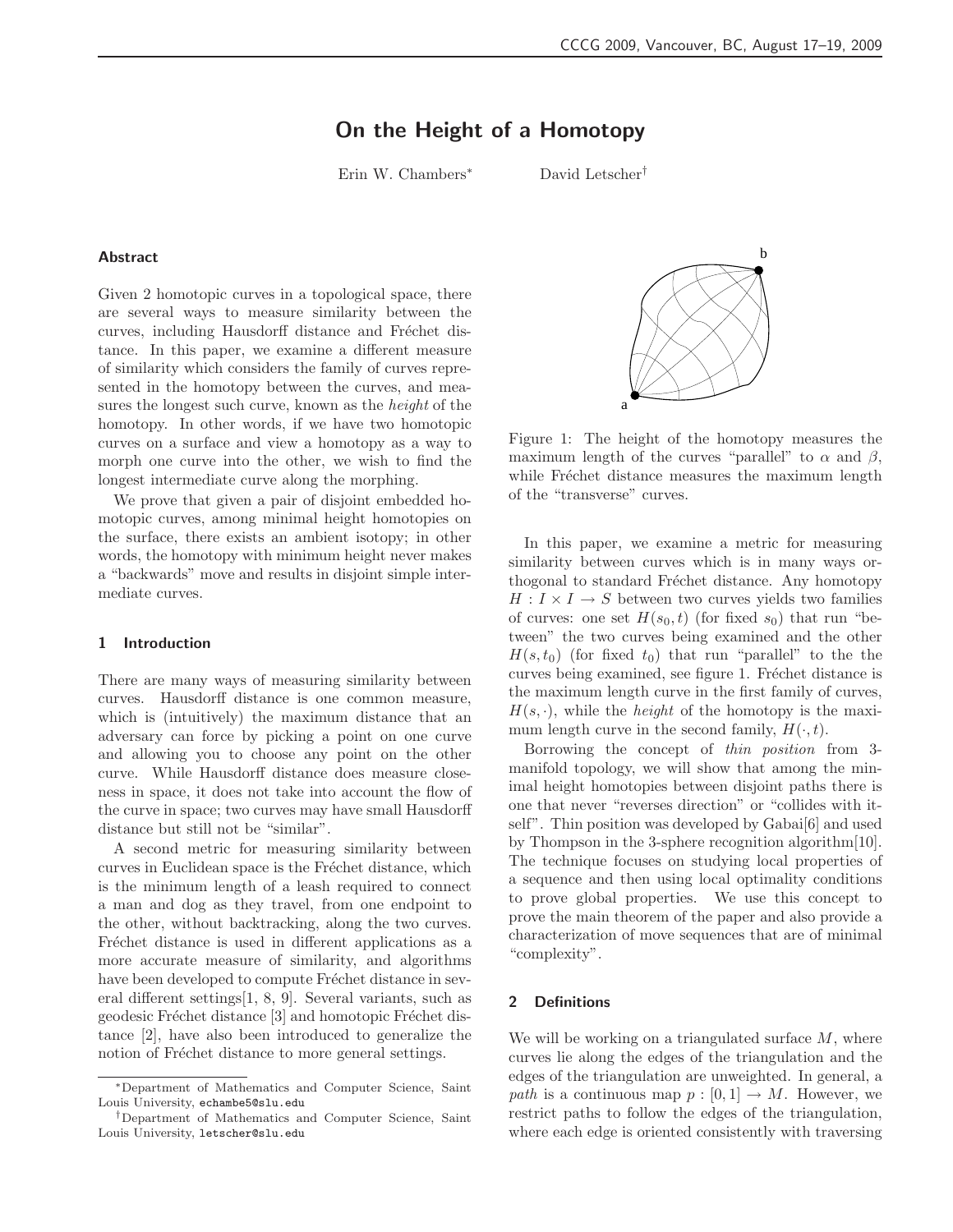starting at  $p(0)$  and ending at  $p(1)$ . The *length* of a path p, written  $|p|$ , is the number of edges (with multiplicity) in the path.

A path is a *geodesic* if it is impossible to perform a local reduction in its length. In other words (since the underlying graph is unweighted), a path is a geodesic if no edge in the path is immediately followed by its reversal and if no two cofacial edges appear consecutively along the path. Note that this is not the same as being a shortest path, as it is a purely local condition.

A path on a surface is *s*imple if it is 1-1. Since (in a combinatorial sense) the same edge or vertex may be appear many times in a path, we will often examine paths that have been perturbed in an infinitesimally small neighborhood of the edges of the triangulation. We will say a path is *simple* if there exists such a perturbation to an embedded curve. Likewise, two paths will be considered *disjoint* if, after an infinitesimal perturbation, there have no points in common.

Two curves  $\gamma_1, \gamma_2 : [0, 1] \to M$  are *homotopic* if there is a continuous map  $H : [0,1] \times [0,1] \rightarrow M$  such that  $H(0, t) = \gamma_1(t)$  and  $H(1, t) = \gamma_2(t)$ . Essentially, this says that you can continuously deform one curves to another. However, since our paths lie completely in the edges of the triangulation, we will use an alternate mechanism to move from one path to another. We will study a *move sequence* from one path to another where each move is one of the following *elementary moves*.

- *Face lengthening* : A move from a single edge  $e_0$ across a face to two edges  $e_1$  and  $e_2$ .
- *Face shortening* : A move from two consecutive cofacial edges  $e_0$  and  $e_0$  across a face to a single edge  $e_2$ .
- *Spike* : Move across a single edge, so that an edge e followed by its reversal is included in the new path.
- *Reverse spike* : A reverse spike move, where an edge and its immediate reversal is removed from the path.

We will refer to the set of paths obtained by applying elementary moves one at a time as *intermediate paths*.

We can connect a move sequence with  $k$  moves to an obvious implied homotopy  $H : [0,1] \rightarrow M$ , where  $H(s, 1/i)$  is equal to the i<sup>th</sup> intermediate path in the sequence; the homotopy remains fixed between these paths except where the elementary move is being performed. If each of these intermediate paths is embedded then we will refer to the move sequence as *simple*. This is equivalent to saying that the implied homotopy can be perturbed to be an isotopy.

We would like to be able to say that, under appropriate conditions, moves sequences never backtrack and proceed monotonically from one path to another. To



Figure 2: Elementary moves (top to bottom): face lengthening, face shortening, spike and reverse spike.



Figure 3: Two forward moves. Locally both move away from the region previous visited. Globally, the second results in a non-simple path.

be precise, consider a transverse orientation on a path that (locally) indicates where the path was previously. A move is considered *(locally) forward* if the move respects the transverse orientation. Figure 3 shows a forward move applied to a path where the transverse orientation is represented by shading; here, the shading is "behind" the curve, so the forward move goes away from the shaded side. Note that since this is purely local, a forward move may still cause the intermediate path to be non-simple. Also, note that move sequences consisting of only locally forward moves can have "spirals."

A move sequence is *embedded* if it is simple and only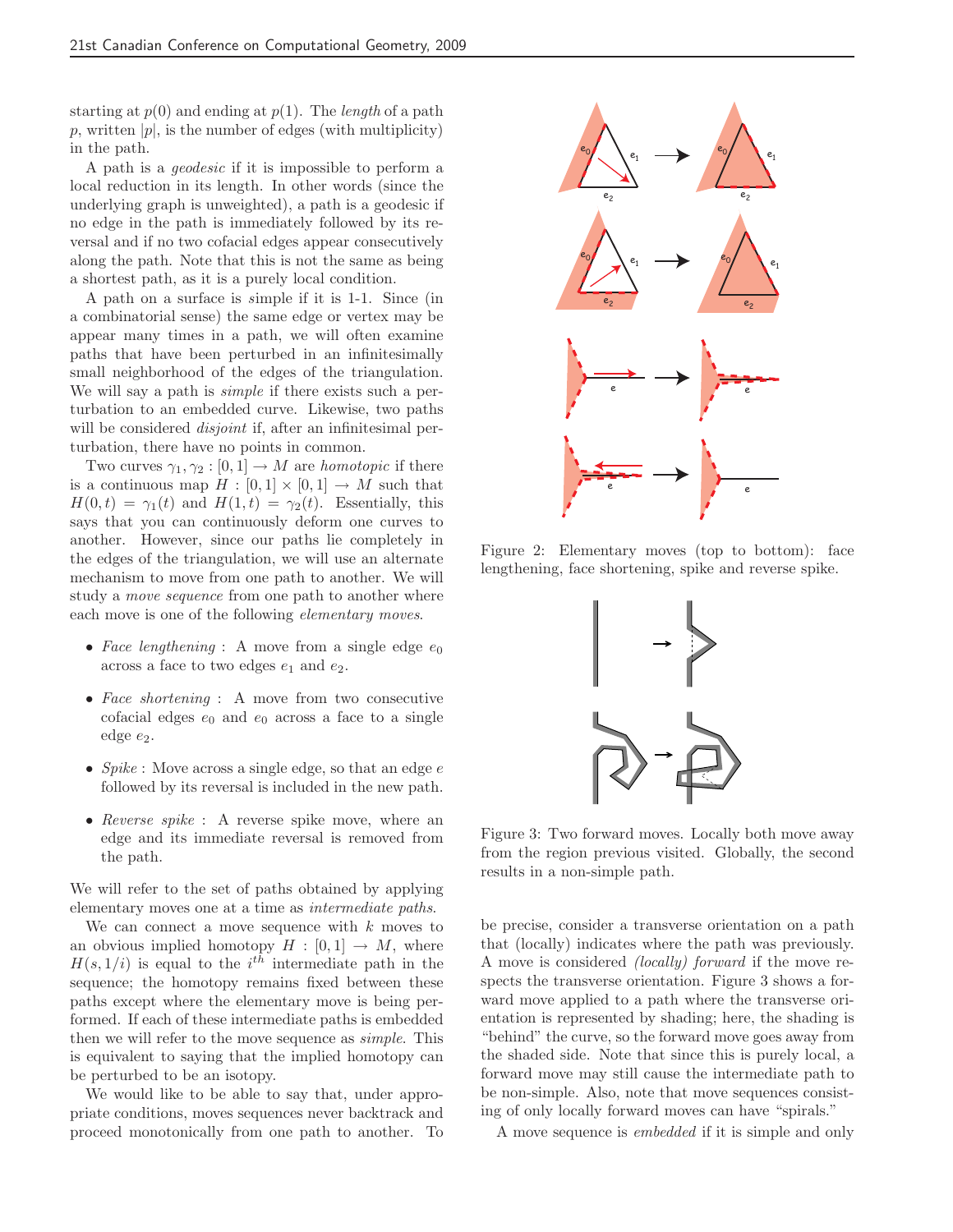uses forward moves. This is equivalent to saying that after a perturbation, its associated homotopy is an isotopy that is an embedding everywhere except at the preimage of the two endpoints of the paths. Essentially, an embedded move sequence has intermediate paths that move smoothly across the disk, never crossing themselves or other intermediate paths.

The *height* of a homotopy is the maximum length of any intermediate curve:  $\max_{t\in[0,1]}|H(\cdot,t)|$ ; similarly, the *height* of a move sequence is the length of the longest curve in the sequence. We wish to determine the minimum height homotopy between two curves which form the boundary of a planar, unweighted triangulation; in other words, we want the morphing between these two curves that keeps the maximum length of an intermediate curve as small as possible. However, it is not immediately obvious that this homotopy is embedded or forward; our main result, stated formally and proven in the next section, is that some minimum height move sequence is embedded and proceeds uniformly from one path to another without spirals or other degeneracies.

To accomplish this, we need a more precise way to compare two move sequences. Given a sequence of moves, the *length spectrum* is the set of all lengths of the intermediate paths in the sequence. Two length spectrums can be compared by ordering each in decreasing order and comparing the two lists lexicographically. A move sequence is said to be in *thin position* if its length spectrum is lexicographically minimal among all possible move sequences between the same paths. A move sequence that is in thin position has minimal height. Furthermore, every subsequence of moves also has minimal height.

A move sequence is *locally thin* if you cannot decrease the lengths in its length spectrum by any of the following local improvements:

- 1. Remove a pair of sequential moves where the intermediate curves before and after the pair of moves are combinatorially identical.
- 2. Reverse the order of a path lengthening move followed by a path shortening move that are independent of each other.
- 3. Replace a pair of moves that accomplish the result as a single move. For example, a spike move followed by an adjacent face shortening move can be replaced by a single face lengthening move.

We will see that embedded locally thin move sequences share many properties with move sequences that are in thin position.

## 3 Unweighted Planar Triangulations

The setting for all our results in the next two sections is a planar, unweighted triangulation (so our underlying manifold is a disk), with two distinguished vertices  $a$ and b on the outer face of the graph. Our goal is to characterize the minimum height homotopy from one side of the outer face (a path from  $a$  to  $b$  along the outer face) to the other side of the outer face.

At each stage of a homotopy from one boundary curve to the other, we have a connected curve between  $a$  and b. Our goal is to argue that in a minimum height homotopy, these intermediate paths never move backwards namely, once an elementary move occurs, it will never be in our interest to move back across that face or edge. We will show that any move sequence that contains a backwards move is not in thin position (which immediately implies that it cannot be a minimum height homotopy). Furthermove, the move sequence must be embedded or, equivalently, the homotopy induced by the move sequence can be infitensimally perterbed to be an embedded isotopy.

Theorem 1 *Given a move sequence from one side of the boundary of an unweighted planar triangulation to the other side, if the move sequence is in thin position, then it is embedded.*

Corollary 2 *There exists a minimum height moves sequences that is embedded.*

The proof of theorem 1 will follow from the following two propositions. The first shows that there are no backwards moves, and the second shows that any move sequence consisting of only forward moves is embedded.

Proposition 3 *Any move sequence in thin position will never contain a backwards move.*

The proof of this proposition relys on the observation that if there is a backwards move for a move sequence in thin position, then the move immediately prior to it must share an edge with the backwards move. In a case by case analysis, this pair of moves can be replaced by different moves that reduce the complexity of the move sequence.

Proposition 4 *A forward move sequence from an arc on the boundary of a disk to the complementary arc in the boundary is embedded.*

This can be proved using arguments involving covers of topological spaces.

## 4 Characterizing Move Sequences in Thin Position

In applications of thin position to 3-manifold topology, the local maximums and minimums of sequences that are in thin position have particularlly nice properties. The same is true for move sequences.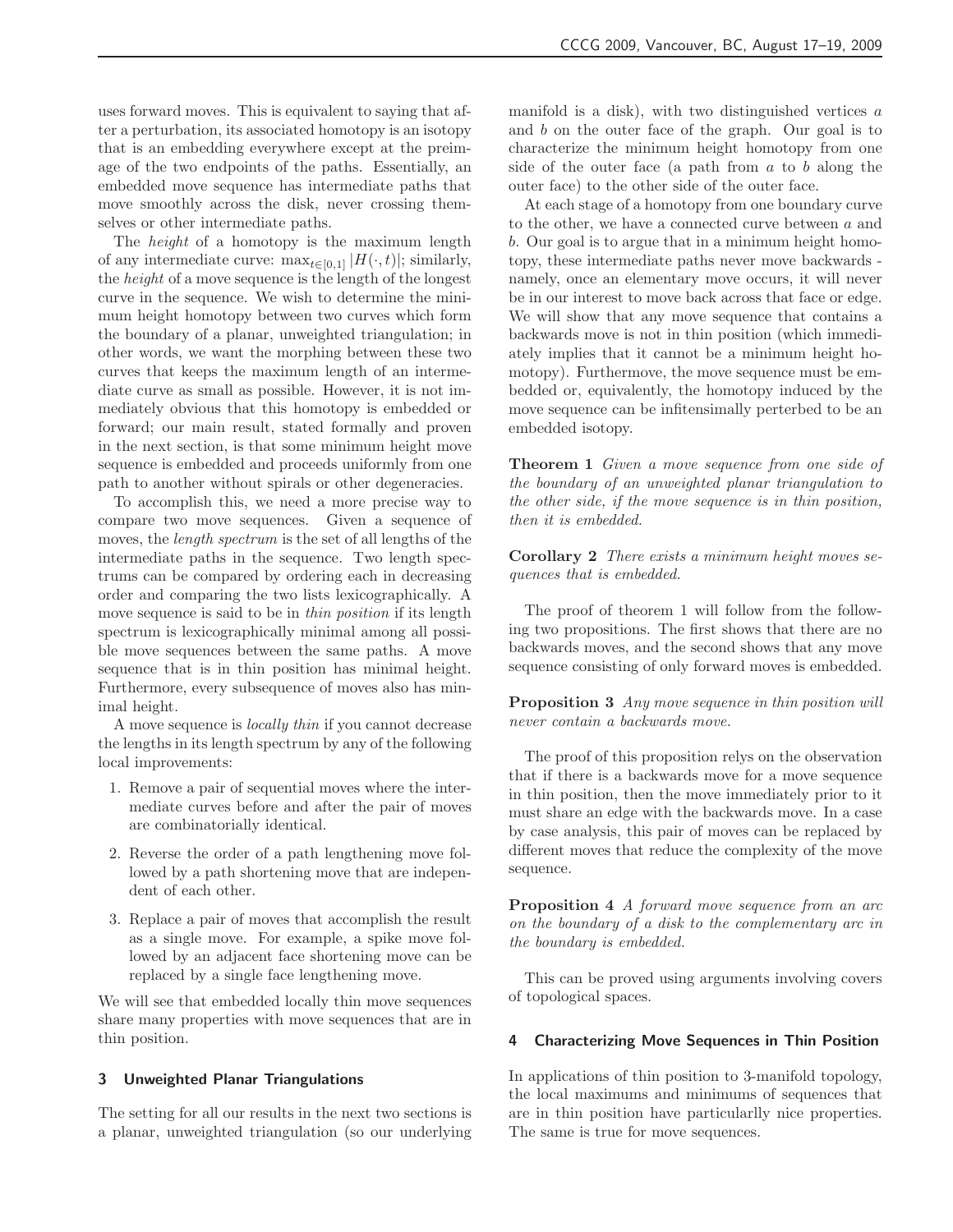

Figure 4: The configurations of paths at the local maximimums of a move sequence in (locally) thin position. The paths from a to x and y to b are geodesics.

Theorem 5 *If a move sequence is either in thin position or is embedded and locally thin then:*

- *1. A path in the move sequence whose length is a local minimum is a geodesic.*
- *2. A path in the move sequence whose length is a local maximum is geodesic everywhere except two or three points, and at these points the path has, up to symmetry, one of the configurations shown in Figure 4.*

### 5 Extensions and Open Questions

The case analysis used in the proof proposition 3 will also extend to weighted triangulations where the weights on each face satisfy the triangle inequality. Moreover, the same case analysis plus a few additional arguments can be used to prove similar results about move sequence between the boundary components of a triangulated annulus.

In sections 3 and 4, we have characterized the movement of any minimum height homotopy. The primary remaining open question, of course, is to find a polynomial time algorithm which, given two cycles on a combinatorial surface, computes a homotopy of minimum height (or at least the height of the minimum homotopy). Some initial work in this area has been done for the planar version of the problem, where the graph itself is a series parallel graph whose edges do not need to satisfy the triangle inequality [5]. One possible strategy for an algorithm in more general settings would rely on proving that the shortest path appears in a move sequence in thin position, and then recursively computing the minimum height homotopy in each half of the graph using our characterization of local minimum and maximum intermediate paths. However, our proofs do not give that the shortest path will appear in the minimum height homotopy, although we conjecture that it does.

It is not even clear that the problem is not NP-Complete, since it bears a close resemblance to finding the cut width of the dual graph. In fact, if we only allow face lengthening and face shortening moves, the problem is entirely equivalent to finding the cut width of the dual graph, which is NP-Hard even in planar graphs. (See [4] for a survey of cut width and other similar graph layout problems.)

## Acknowledgements

The authors would like to thank Glencora Boradaile for initial comments on the proof in section 3.

## References

- [1] H. Alt and M. Godau. Computing the Fréchet distance between two polygonal curves. *International Journal of Computational Geometry and Applications*, 5(1–2):75–91, 1995.
- [2] E. W. Chambers, É. C. de Verdière, J. Erickson, S. Lazard, F. Lazarus, and S. Thite. Homotopic fréchet distance between curves, or walking your dog in the woods in polynomial time. *Computational Geometry: Theory and Applications*, 2009. To appear.
- [3] A. Cook and C. Wenk. Geodesic Fréchet and Hausdorff distance inside a simple polygon. Tech. Rep. CS-TR-2007-004, University of Texas at San Antonio, 2007.
- [4] J. Díaz, J. Petit, and M. Serna. A survey of graph layout problems. *ACM Comput. Surv.*, 34(3):313– 356, 2002.
- [5] D. Eppstein. Personal communication, 2008.
- [6] D. Gabai. Foliations and the topology of 3 manifolds III. *Journal of Differential Geometry*, 26:479–536, 1987.
- [7] A. Hatcher. *Algebraic Topology*. Cambridge University Press, 2001.
- [8] A. Maheshwari and J. Yi. On computing Fréchet distance of two paths on a convex polyhedron. In *Proceedings of the 21st European Workshop on Computational Geometry*, pages 41–44, 2005.
- [9] E. Sriraghavendra, K. Karthik, and C. Bhattacharyya. Fréchet distance based approach for searching online handwritten documents. In *IC-DAR07*, pages 461–465, 2007.
- [10] A. Thompson. Thin position and the recognition problem for S 3 . *Mathematical Research Letters*, 1:613–630, 1994.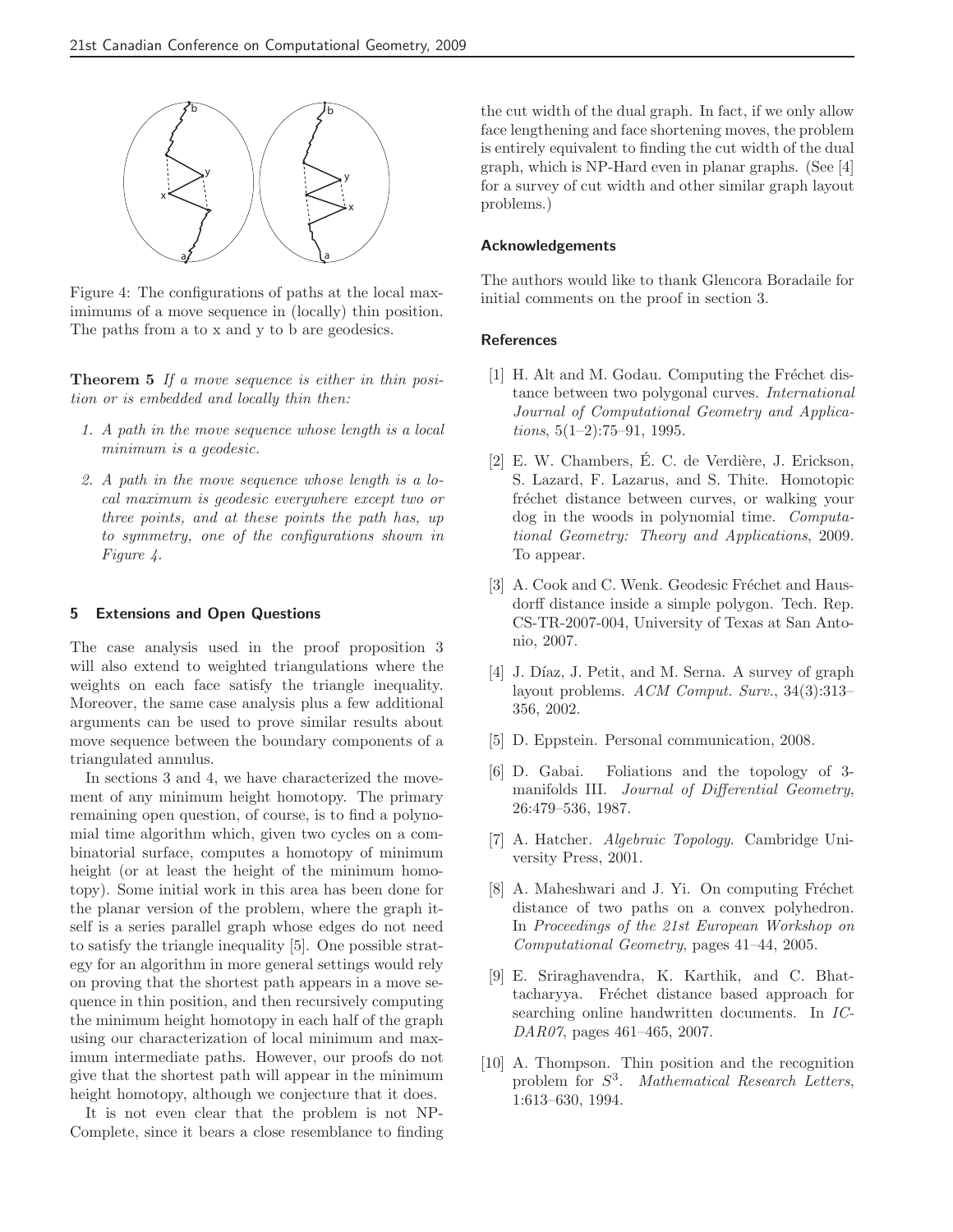## Appendix

In the proof of proposition 3, we will use more than just the length spectrum of the move sequence to show that there are no backwards moves. For a move sequence s, define the *complexity* as the vector  $C(s)$  as the quadruple

 $C(s) =$  (height spectrum, number of moves, number of backwards moves, time of first backwards move)

We will examine move sequences where  $C(s)$  is minimal when ordered lexicographically.

**Lemma 6** In the move sequence s minimizing  $C(s)$ , *the elementary move immediately preceding the first backwards move must involve some edge which is used in the first backwards move.*

Proof. If the move directly before the first backwards move did not involve an edge involved in the first backwards move, then we may form  $s'$  by swapping the order of the these two moves without changing anything else. This gives a complexity  $C(s')$  with the first three coordinates identical but the time of the first backwards move earlier, which contradicts our choice of  $s$ .  $\Box$ 

Lemma 7 *A move sequence minimizing* C(s) *contains no backwards moves.*

**Proof.** Consider a move sequence s minimizing  $C(s)$ . If it contains a backwards move, we will show that  $C(s)$ can be made smaller by modifying or removing the first backwards move.

**Case I:** The first backwards move is a face lengthening move, which replaces an edge  $e_0$  with two edges  $e_1$ and  $e_2$  that share common face with  $e_0$ . By Lemma 6, the move immediately preceding the first backwards move must involve  $e_0$ .

If the elementary move directly before the first backwards was a Face I move, we may suppose without loss of generality that it moved from  $e_1$  across the face to  $e_0$ and  $e_2$ . The first backwards move must then go from  $e_0$  to  $e_2, e_1$ , so the sequence of edges in the leash after the move will be  $e_2, e_2, e_1$ . To simplify this, we eliminate these two moves, and replace them with an Edge I move, which inserts a spike along edge  $e_2$ . This modification does not increases any lengths of the intermediate curves and reduces the number of moves overall, which contradicts our choice of s as minimizing  $C(s)$ . See Figure 5.

If the elementary move immediately before the first backwards move is a face shortening move, then we must go from  $e_1, e_2$  to  $e_0$  and then immediately have the backwards move from  $e_0$  to  $e_1, e_2$ . We can simply cancel both of these moves out, which does not increase the



Figure 5: If the first backwards is a face lengthening move which occurs immediately after a face lengthening move (top), we can replace the two moves with an Edge I move (bottom) and get a better move sequence.



Figure 6: If the first backwards is a face lengthening move which occurs immediately after a face shortening move, we can simply cancel the two moves to get a move sequence which is shorter and has one fewer backwards move.

any of the path lengths but which decreases the number of moves, again contradicting our choice of s. See Figure 6.

It is not possible for the move immediately preceding the first backwards move to be an spike or reverse spike move, since the move must involve the copy of  $e_0$ which will move backwards, and any copy of  $e_0$  inserted by an spike or reverse spike move will not border the face which the first backwards move goes across.

**Case II:** Suppose the first backwards move is a face shortening move, which replaces the edges  $e_0$  and  $e_1$ with the cofacial edge  $e_2$ . By Lemma 6, the previous move must involve either  $e_0$  or  $e_1$ .

Again we have several possible choices for the move immediately preceding our first backwards move. If the previous move is a face lengthening move, we have two possibilities, both of which can be improved: see Figures 7. If the previous move is face shortening , then we can reduce the number of moves; see Figure 8. The previous move cannot be a spike move, since the there would be no face adjacent to one of the edges for a backwards face shortening move to go across. If the previous move is a reverse spike move, then we can simply swap the order of the two moves to make the first backwards move occur earlier; see Figure 9.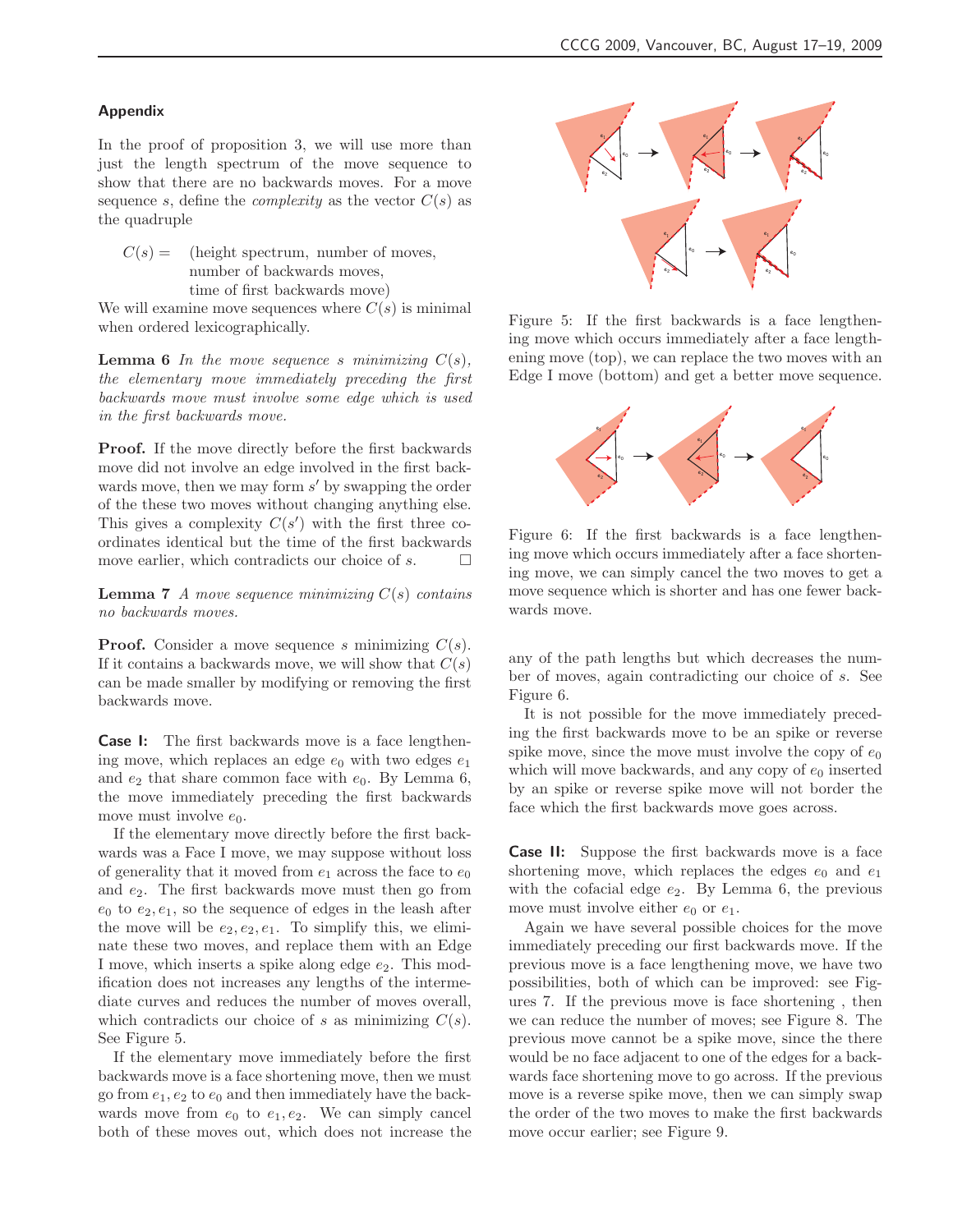

Figure 7: If the first backwards move is a face shortening move which occurs immediately after a face lengthening move, we have two possibilities (row 1 or row 3); in either case, we can switch the moves to make the first backwards move occur earlier (row 2) or to decrease the total number of moves.



Figure 8: If the first backwards move is a face shortening move which occurs immediately after a face shortening move (top), we can replace the two moves with a single backwards reverse spike move, decreasing the number of moves and moving the first backwards move earlier (bottom).

Case III: Suppose the first backwards move is a spike move, which introduces two copies of some edge  $e_2$ . By Lemma 6, we know that the move immediately preceding the first backwards move must introduce the point which the backwards spike move comes from.

If the move immediately preceding the first backwards move is a face lengthening move, then we can simply replace it with a forwards move that results in the same sequence, reducing the number of backwards moves; see Figure 10. If the previous move was a face shortening move, we have three possibilities, any of which can be modified to make  $C(s)$  smaller; see Figure 11. If the



Figure 9: If the first backwards move is a face shortening move which occurs immediate after an reverse spike move (top), then we can replace with a backwards reverse spike followed by a reverse face shortening move, which moves the first backwards move ealier (bottom).



Figure 10: If the first backwards move is a spike move which immediately follows a face lengthening move (top), we can reduce the number of backwards moves (bottom).

move was a spike move, then we can replace the first backwards move by a forwards spike move instead, resulting in the same intermediate path. If the previous move was a reverse spike move, then we must be simply introducing and then removing a spike, so we can cancel the two moves out.

Case IV: Suppose the first backwards move is a reverse spike move, which takes two consecutive copies of an edge e on the intermediate path and removes them. By Lemma 6, we know that the move immediately before must have created one of the copies of e which will be removed.

Consider the edges immediately before and after the two copies of e on the intermediate path. If either of those edges is another copy of e, we can replace the backwards move with a forward reverse spike move which results in an equivalent intermediate path. So we may assume that the edge before and after the copies of e on the curve are different than e.

Now consider the move immediately preceding the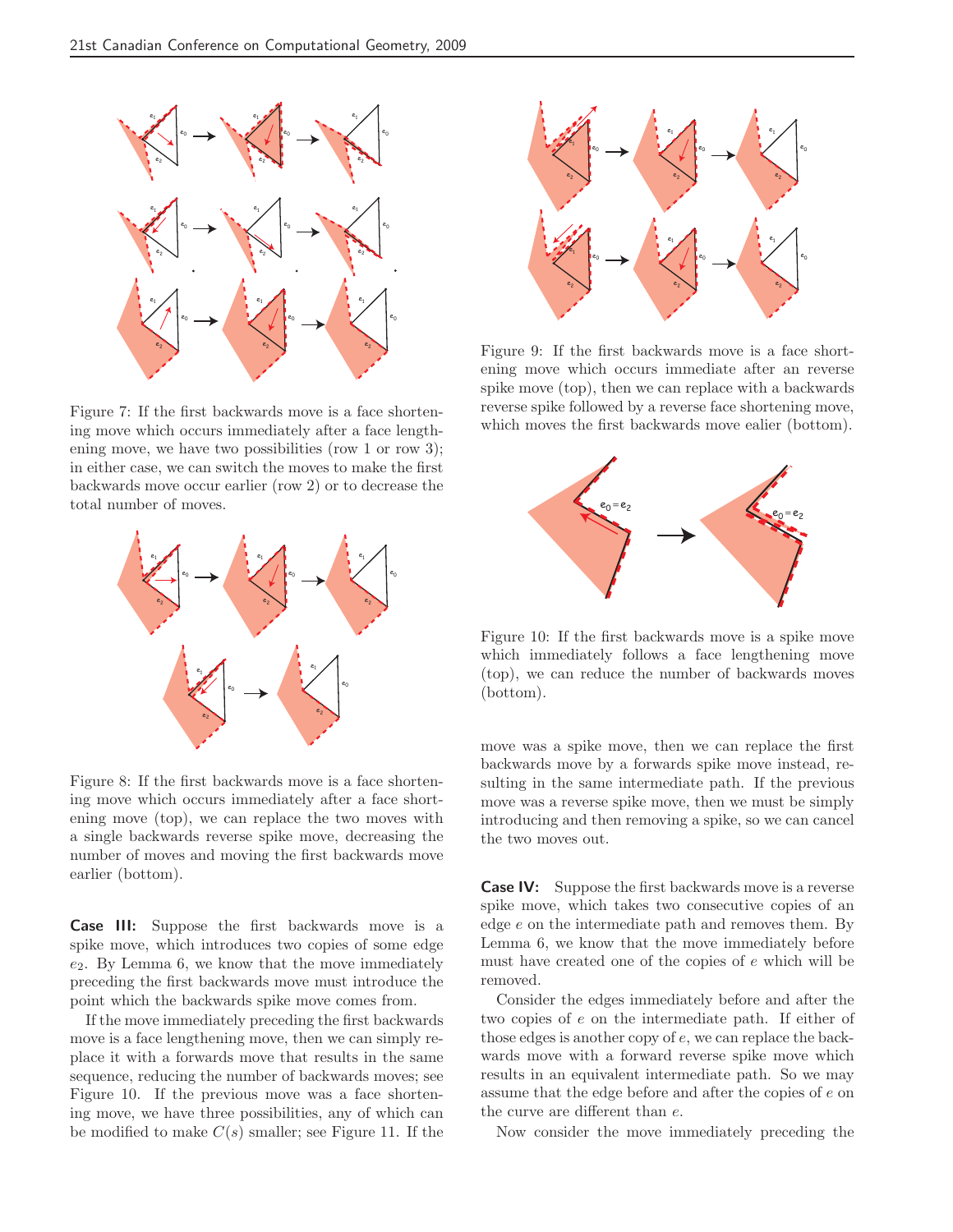

Figure 11: If the first backwards move is a spike move which is preceded by a face shortening move, we have 3 possible cases; see rows 1, 3, and 5 for the initial sequence and 2, 4, and 6 for the modified sequences.

first backwards move. Neither a face lengthening or face shortening move can result in this configuration, since either move would need to be a backwards move in order to leave such a spike. If the preceding move is a spike move, then we can simply cancel the two moves out. The only remaining case, where the preceding move is a reverse spike move, also cannot happen, since a move which removes a spike cannot leave duplicate copes of an edge involved afterwards.  $\Box$ 

Proof of proposition 3. Suppose that a move se-

quence  $s$  is in thin position. Assume that  $s$  contains a backwards move. Then  $C(s)$  is not minimal and one of the cases in the proof of the previous lemma can be used to reduce the complexity. These simplifications can be repeated until there are no backwards moves. Somewhere is this sequence of simplifications, a backwards move must be removed. All of the simplifications in the previous lemma that remove a backwards move reduce the length spectrum or reduces the number of moves. Note that the simplifications reduce the number of moves do so by removing values from the length spectrum, which reduces its length. So if a move sequence has backwards moves, then its length spectrum can be lowered. This contracts the assumption that s is in thin position.

Note that the simplication moves used in proving that there are no backwards moves can be turned into an algorithm to simplify any move sequence. In particular, the cases above can be used to move the first backwards move earlier and eventually eliminate it; iterating this process will remove all backwards moves. At the same time, move sequences that are not locally thin can be simplified. This yields an algorithm to turn an arbitrary move sequence into one that is locally thin and embedded. In the original move sequence has  $n$  moves than this algorithm runs in  $O(n^2)$  time.

To prove that the move sequence without backwards moves is embedded we need to use a couple of concepts from topology; see [7] or any other introductory text for a more detailed discussion of these issues. First, a map  $f: X \to Y$  is a *local homeomorphism* if for every  $x \in X$  there exists an open neighborhood U of x such that  $f|_U$  is a homeomorphism. A *covering map* is a continuous map  $p : C \to X$  such that for every  $x \in X$  there exists an open neighborhood U of x such that  $p^{-1}(U)$  is a disjoint union of open sets such that p restricted to any component maps homeomorphically onto U. In this situation C is called a *covering space* or *cover* of X.

Proof of proposition 4. Consider the homotopy constructed from a move sequence consisting of only forward moves. Using the construction discussed in the second section, this fails to be an embedded isotopy is several ways. To remedy this, we can modifiy the homotopy so that it is a local homeomorphism. When performing each move, we can perturb each curve towards their "right" in a arbitrarily small neighborhood of the paths. Figure 12 illustrates this pertubation. Note that this change is purely local and turns the homotopy into a local homeomorphism away from the start and end verticies. However, it is plausible that the curve could sprial back upon itself while still being a local homeomorphism.

The homotopy  $H : [0, 1] \times [0, 1] \rightarrow S$  obtained by this proceedure is not a homeomorphism since  $H(s, 0)$  =